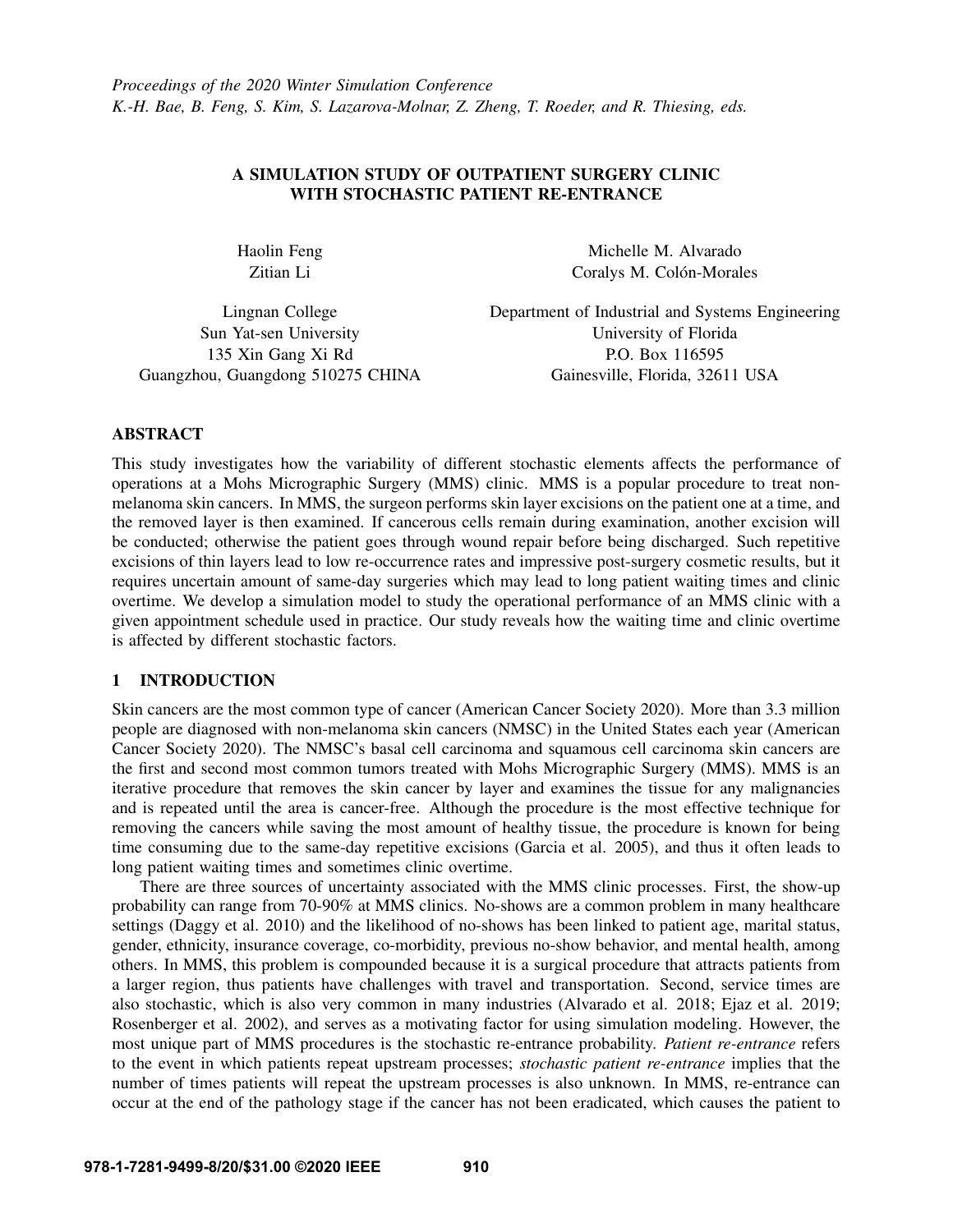have another skin layer removed and wait for another pathology result. Each re-entrance adds at least 45 minutes and up to 3 or more hours to a patient's cycle time. The impact is greater if this event occurs for patients scheduled earlier in the day because there is more competition for clinic resources than a comparable re-entrance later in the day. Although historical data allows us to characterize the underlying distribution for this stochastic re-entrance, no studies have truly investigated the impact of this stochastic event in the MMS clinic.

Other studies have used discrete event simulation (DES) to model outpatient clinics [\(Rohleder et al.](#page-11-2) [2011;](#page-11-2) [Al-Araidah et al. 2012\)](#page-10-4). There are reviews of simulation modeling in healthcare settings (Günal and [Pidd 2010;](#page-11-3) [Jacobson et al. 2006;](#page-11-4) [Zhang 2018\)](#page-11-5) and studies that use DES models to measure performance and aid the decision-making processes of their respective setting [\(Alvarado and Ntaimo 2018;](#page-10-5) [Ahmed](#page-10-6) [2011;](#page-10-6) [Weerawat et al. 1970\)](#page-11-6). In fact, patient appointment scheduling has been studied extensively in the literature, using techniques such as dynamic programming [\(Erdogan and Denton 2013\)](#page-11-7), stochastic programming [\(Castaing et al. 2016\)](#page-10-7), and stochastic processes [\(Muthuraman and Lawley 2008\)](#page-11-8). However, none of them are directly applicable to the setting of patient re-entrance, nor have they used DES to understand how stochastic re-entrance impacts the clinic's operations.

In this paper, we develop a discrete-event simulation of an MMS clinic with a fixed appointment schedule. The model simulates the patient arrival process and the MMS procedure which includes layer excision, pathology, wound repair, and discharge. We calculate two performance measures: patient waiting time and clinic overtime. The goal of the project is to understand how the stochastic factors of show-up probability, service time, and re-entrance probability affect the respective performance measures. That is to say that we do not look at a single objective that combines the performance measures into a weighted sum, rather we look at them individually.

# 2 SIMULATION MODEL

In this section, we develop a DES model that can closely capture the operations of MMS clinics.

## 2.1 Patient arrivals

The patient appointments for MMS are scheduled in advance. Therefore, walk-in or open access, which are sometimes considered in outpatient scheduling literature [\(Cayirli and Gunes 2014;](#page-10-8) [Robinson and Chen](#page-11-9) [2010;](#page-11-9) [Chen and Robinson 2014\)](#page-10-9), is not applicable here. The schedule used in this study is from a typical MMS clinic, and the details of the schedule will be provided in Section [3.1](#page-3-0) where the experimental design is discussed. Note that while last minute walk-ins are not allowed in the MMS setting, last minute cancellations do happen in practice, and thus are considered part of the patient no-show rates in our model. Patient unpunctuality, on the other hand, is not commonly seen in MMS clinics, and is therefore not considered in this study. The detailed modeling of probabilistic no-show is explained in subsection [2.3,](#page-2-0) which describes the uncertainties considered.

## <span id="page-1-0"></span>2.2 Patient Flow and Clinic Resources

Next, we describe the flow of each patient (or the corresponding entity to be processed, such as the removed tissue) together with the main resources involved in the whole process. Figure [1](#page-2-1) depicts patient flow in the clinic. In the model, the patient shows up to the surgery appointment and waits for the availability of the surgeon. The surgeon then has a conversation with the patient regarding risk and consent, and then performs the initial excision. This service is modeled as a timeout before releasing the surgeon. The excised tissues will then be made into slides by an available histo-technician for examination, and this corresponds to the pathology stage in the figure. After some time, the pathology result is available and re-entrance happens when the result indicates an *unclear margin* (remaining cancer tissues); otherwise, the patient is ready for wound repair by the surgeon or a resident. After wound repair, the patient is discharged and leaves the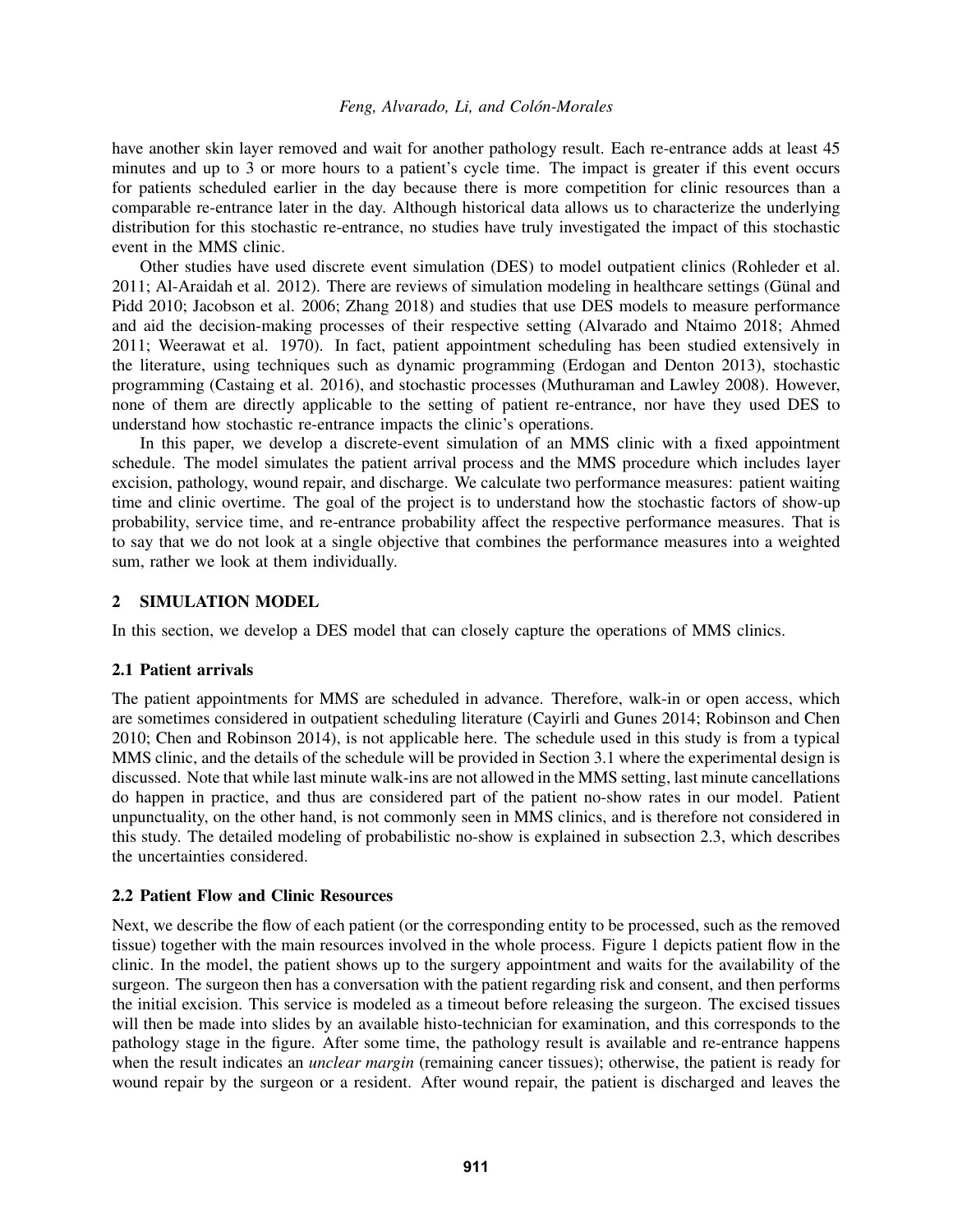



<span id="page-2-1"></span>Figure 1: The patient flow in the MMS clinic.

system. We consider the single-surgeon setting because in practice each patient will only be treated by a single surgeon throughout his/her MMS. Next, we make a few remarks regarding the model.

(1) Each 'timeout' represents some service conducted in the system. In general, the duration is modeled by a random variable following some distribution. (2) Three types of resources are considered: *surgeon*, *histo-technician*, and *resident*. Whenever there is an attempt to seize a resource, waiting in queue is incurred if the resource is not available at the moment. (3) For wound repair, the system only attempts to seize the surgeon if the resident is unavailable. This selection is represented by the box 'select surgeon or resident' in Figure [1.](#page-2-1) This is because the surgeon is the most critical resource since it is the only one that can perform the skin layer excision. (4) The discharge stage is modeled as a 'delay' without consuming any critical resource of the system since most of the discharging period is carried out by a nurse and there are typically several nurses in the clinic. (5) The most unique feature of the problem is patient re-entrance, which occurs when an unclear margin is found during the pathology stage. With some probability, an excision does not result in complete removal of the cancer tissue and, in that case, pathology will detect the unclear margin, requiring another excision on the same day. The chance of an incomplete removal decreases with the number of excisions that have already been performed on the patient, and the modeling of such effect will be explained in Section [2.3.](#page-2-0) Other non-critical and less constrained resources in MMS (such as waiting rooms and procedure room) are not explicitly included.

## <span id="page-2-0"></span>2.3 Model Randomness

Several elements in the simulation model involve some form of randomness, and we now provide detailed explanations for them.

**Patient no-show**. Each patient's show or no-show is an independent event modeled by a Bernoulli random variable with parameter *p*. Therefore, each patient scheduled will show-up to their appointment punctually with probability *p*, and will turn out to be no-show with probability  $1-p$ .

Service time distributions. Each type of service has its own service time distribution modeled by a gamma distribution. The gamma distribution is a popular choice for modeling physician service time, since it has shape and scale parameters that can be used to make it a good approximation of many complex distributions [\(Chakraborty et al. 2010\)](#page-10-10). Specifically there are five different types of service:

- The initial excision for each patient.
- Follow-up excision(s) for a re-entering patient due to the unclear margin of the last excision. This type of excisions is sometimes called the *secondary excision*. Both the literature and the practitioners confirm that the initial excision on average takes a longer service time than the secondary excisions.
- The pathology of the excised tissue.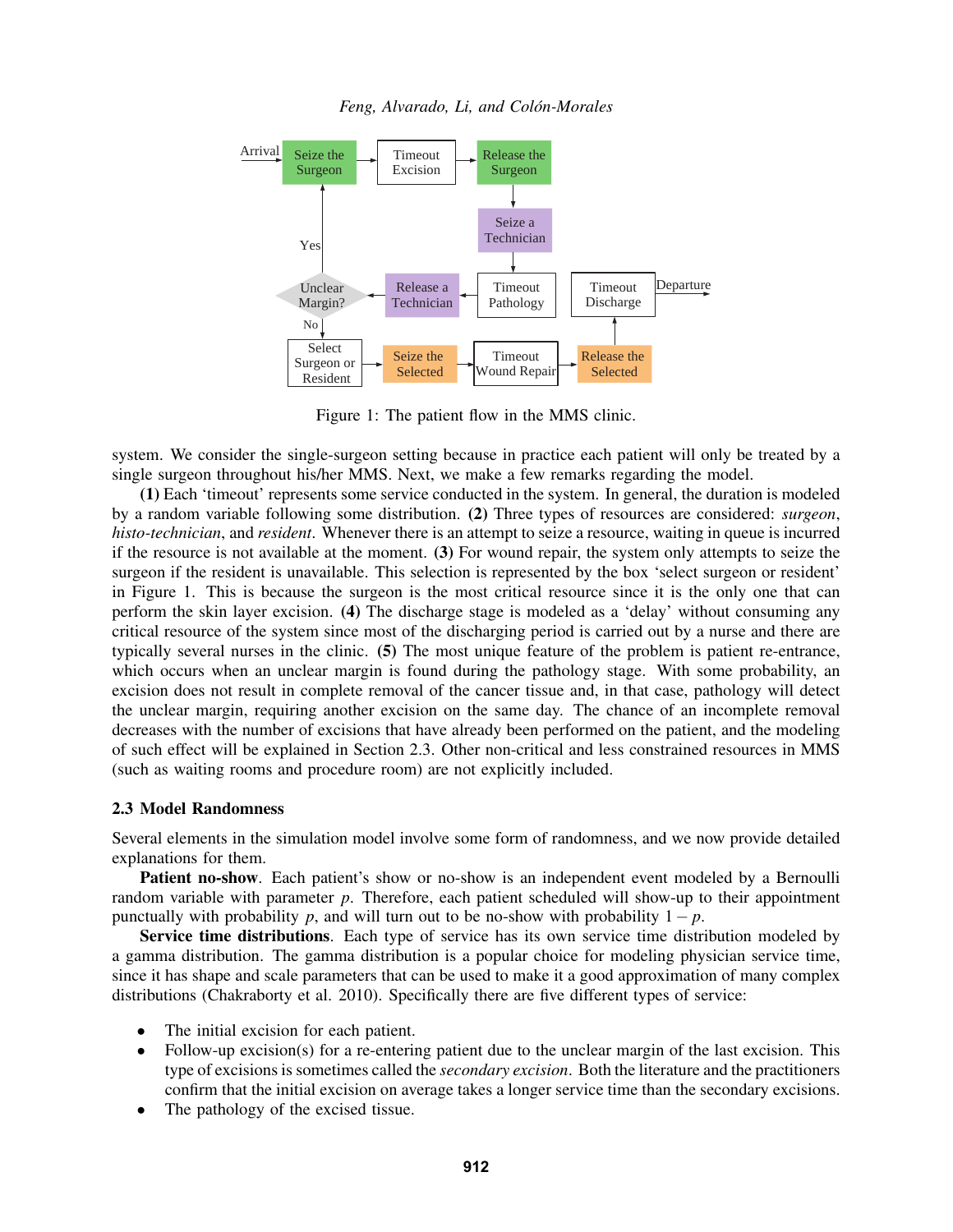- The wound repair process.
- The discharge process.

Each of these processes has its own service time distribution modeled by a gamma distribution with different shape and scale parameters. The mean value of the service times are taken from the literature, and various values of coefficient variation (CV) are used to explore how the variability of these services affect the operational performance. The mean and the CV together determine the values of the shape and scale parameters of the corresponding gamma distributions used in the simulation.

Re-entrance. As has been explained in Section [2.2,](#page-1-0) with some probability, an excision does not completely remove the cancer tissue, in which case the pathology will detect the unclear margin. Such an event leads to a re-entrance. The probability of such an event is denoted  $p_r = p_r(n)$  given that the tissue just examined is from the *n<sup>th</sup>* excision on the patient. Intuitively, the chance of having cancer tissue remaining after the 3<sup>rd</sup> excision is smaller than its 1<sup>st</sup> excision counterpart, e.g.  $p_r(3) \leq p_r(1)$ . The re-entrance probability in this study is modeled using equation [\(1\)](#page-3-1), where  $\beta$  is a problem parameter that could be estimated from data.

<span id="page-3-1"></span>
$$
p_r(n) = \beta^n \tag{1}
$$

Note that this is used to model the conditional probability of re-entrance with the condition that *n* excisions have occurred. Denote the total number of excisions needed for a patient by the random variable *N*. According to [\(1\)](#page-3-1) the probability that a patient needs exactly *n* excisions to completely remove the cancer tissue is given by:

<span id="page-3-2"></span>
$$
P(N = n) = \begin{cases} 1 - p_r(1) = 1 - \beta & \text{if } n = 1\\ (1 - p_r(n)) \cdot \Pi_{k=1}^{n-1} p_r(k) = (1 - \beta^n) \cdot \Pi_{k=1}^{n-1} \beta^k & \text{if } n > 1. \end{cases}
$$
(2)

From the data, one can estimate  $E[N]$ , the expected number of *N*, and the value of  $\beta$  can be numerically determined using the re-entrance probability model [\(1\)](#page-3-1)–[\(2\)](#page-3-2).

# 3 SIMULATION EXPERIMENT DESIGN AND RESULTS

In the previous section, we provided the description of the discrete event simulation (DES) model developed in this study. In this section, we provide the specific values of the input parameters as well as the experimental environment.

#### <span id="page-3-0"></span>3.1 Simulation Experimental Design

In this subsection, we define the values for the model input parameters.

The schedule. We consider the current practice adopted by an MMS clinic in Florida, USA. A clinic session is a four-hour period in the morning, which is considered the regular hours for MMS. Any operation exceeding the regular hours is considered overtime. Table [1](#page-3-3) is the base schedule of patient arrivals for the daily MMS clinic session:

| rent i<br>Arrıval<br>$1$ me | 8am | 8:10am | 8:20am | 8:30am | $\cdots$ | 9:30am<br>u∙ | 9:40am | 9:50am | <b>Uam</b> |
|-----------------------------|-----|--------|--------|--------|----------|--------------|--------|--------|------------|
| Patient                     |     |        |        |        |          |              |        |        |            |

<span id="page-3-3"></span>Table 1: The main schedule of patient arrivals to the daily MMS clinic session.

We mainly use this scheme to schedule patient arrivals. Each patient in the schedule will show-up punctually to their appointment time with probability *p*. The show or no-show events are independent, and we set  $p = 0.8$  as the base value. Other values of p such as 0.7 and 0.9 will also be considered for sensitivity analysis.

The resources. In this simulation setting, we have one surgeon, two histo-technicians and one resident as our main resources in the MMS process. This is consistent with the practice explained in Section [2.2.](#page-1-0)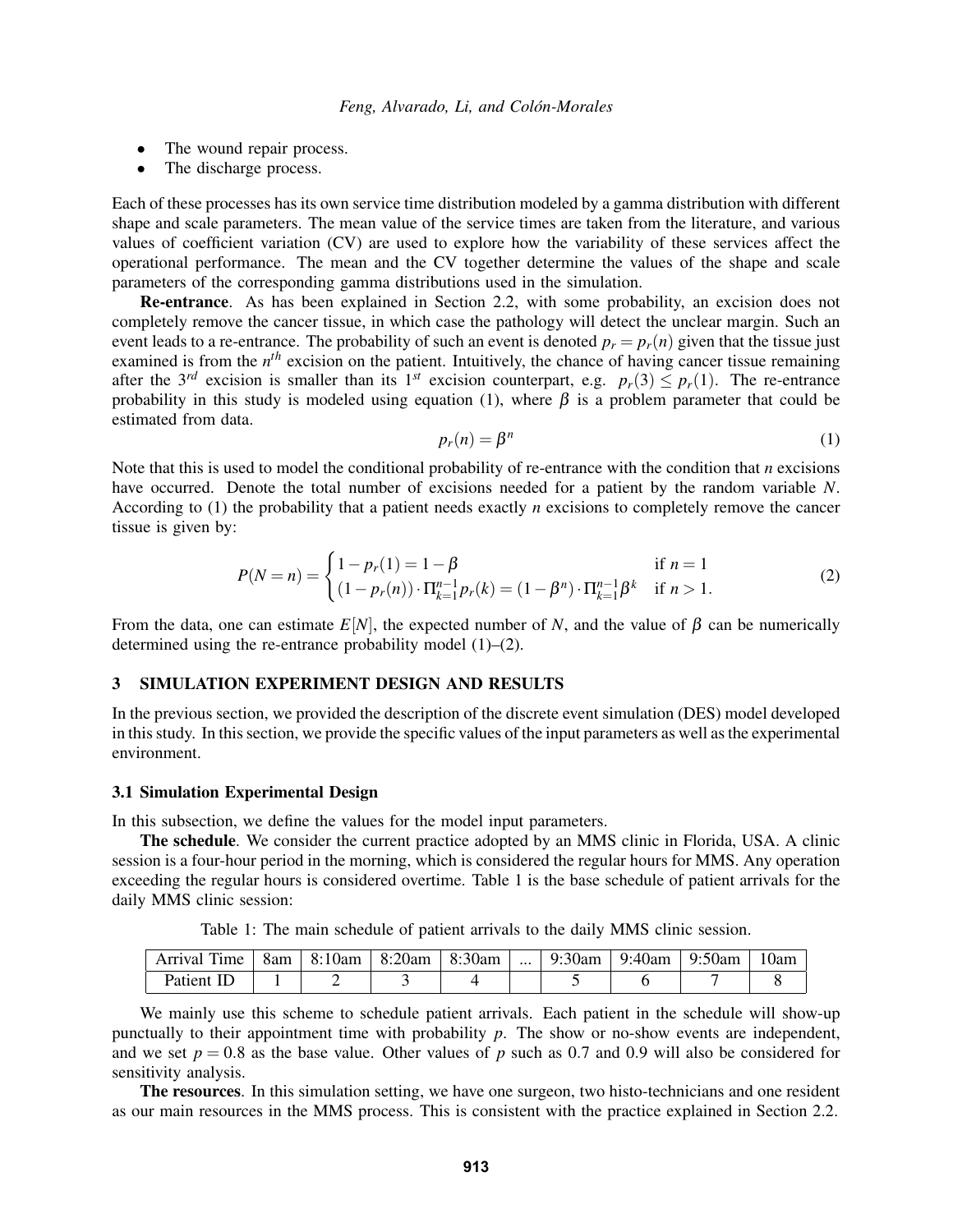The service time distributions. As has been mentioned in Section [2.3,](#page-2-0) each type of service has its own service time distribution modeled by a gamma distribution, and we assume independence among service times. Their mean values are specified in Table [2.](#page-4-0)

| Service            | Mean value used | Mean value from literature                         |  |  |
|--------------------|-----------------|----------------------------------------------------|--|--|
| Initial Excision   |                 | 16.9 (Loven Dermatology 2020; Bhardwaj 2014)       |  |  |
| Follow-up Excision | 8.5             | $1/2$ of initial excision (clinic observation)     |  |  |
| Pathology          | 29              | 28.7 (Rajadhyaksha et al. 2001; Cunha et al. 2011) |  |  |
| Wound Repair       | 21              | About 21 (Rogers et al. 2010)                      |  |  |
| Discharge          |                 | 9.7 (Ahmad et al. 2017)                            |  |  |

<span id="page-4-0"></span>Table 2: The mean value of the service times (in minutes) used in this study.

A gamma distribution has two parameters–shape (*a*) and scale (*b*), and its density function (for  $a > 0$ ,  $b > 0$ ) is

$$
f(x|a,b) = \frac{1}{\Gamma(a) \cdot b^a} x^{a-1} e^{-x/b}, \ 0 < x < \infty.
$$

The corresponding mean value  $\mu$  is equal to  $a \cdot b$ , while the standard deviation  $\sigma$  is equal  $\sqrt{a} \cdot b$  [\(Casella](#page-10-14) [and Berger 2002\)](#page-10-14). The coefficient of variation (CV) by definition is equal to  $\sigma/\mu$ , therefore, *a* and *b* of the gamma distribution can be determined once the mean and the CV are given. Specifically, we have

$$
a = \left(\frac{1}{CV}\right)^2, \quad b = \mu \cdot (CV)^2.
$$

In this study, the CV for each of the service times listed in Table [2](#page-4-0) takes values from  $\{0, 0.5, 1\}$ , representing no variability (i.e. deterministic), medium variability, and high variability of service time, respectively. In addition, the CV of follow-up excision time is set to be equal to that of the initial excision.

The re-entrance probability. After the  $n^{th}$  excision, the patient needs another excision with probability  $p_r(n)$  according to equation [\(1\)](#page-3-1). The value of  $\beta$  can be determined once the expected number of excisions,  $E[N]$ , is specified. Different values of  $E[N]$  are reported in literature. According to [Rogers et al. \(2010\)](#page-11-12)  $E[N] = 1.4$ , and  $E[N] = 2$  is reported in [Batra and Kelley \(2002\).](#page-10-15) Both numbers will be considered in our study.  $E[N] = 1.4$  yields  $\beta = 0.35379$  while  $E[N] = 2$  yields  $\beta = 0.64523$  numerically.

In summary, eight patients are scheduled according to Table [1,](#page-3-3) each with probability *p* to show-up. The value of *p* has three levels:  $\{0.7, 0.8, 0.9\}$ , and  $p = 0.8$  is the base case. The mean value of service time distribution for each service is provided in Table [2,](#page-4-0) and the CV of each service time takes one of the three values: {0, 0.5, 0.1}. The mean and CV together determine the gamma distribution used. The expected number of excisions is  $E[N] \in \{1.4, 2\}$ . Each instance is simulated for 1,000 replications using a simulation program coded in R [\(R Core Team 2019\)](#page-11-13) together with the package DES [\(Matloff 2017\)](#page-11-14) which is a discrete-event simulation library for R. For each replication, three values are recorded, namely the number of patients showing up, the waiting time per patient, and the overtime exceeding the regular clinic session (e.g. beyond four hours). Time is measured in minutes. The sample averages and standard errors, are computed for all three outputs. Point estimations and confidence intervals are then computed.

### 3.2 Results and Discussion

Before we discuss the results, we provide the general description of how to interpret the graphical results. Table [3](#page-5-0) provides the meaning of the notation regarding CV used in the figures. The sample average of waiting time per patient (wait-per-patient) and session overtime (overtime) are used as point estimators of the corresponding mean value. In addition, the 95% confidence intervals are also presented using straight lines extending to the end points of the intervals. When both the *x* and *y* coordinates are simulated quantities,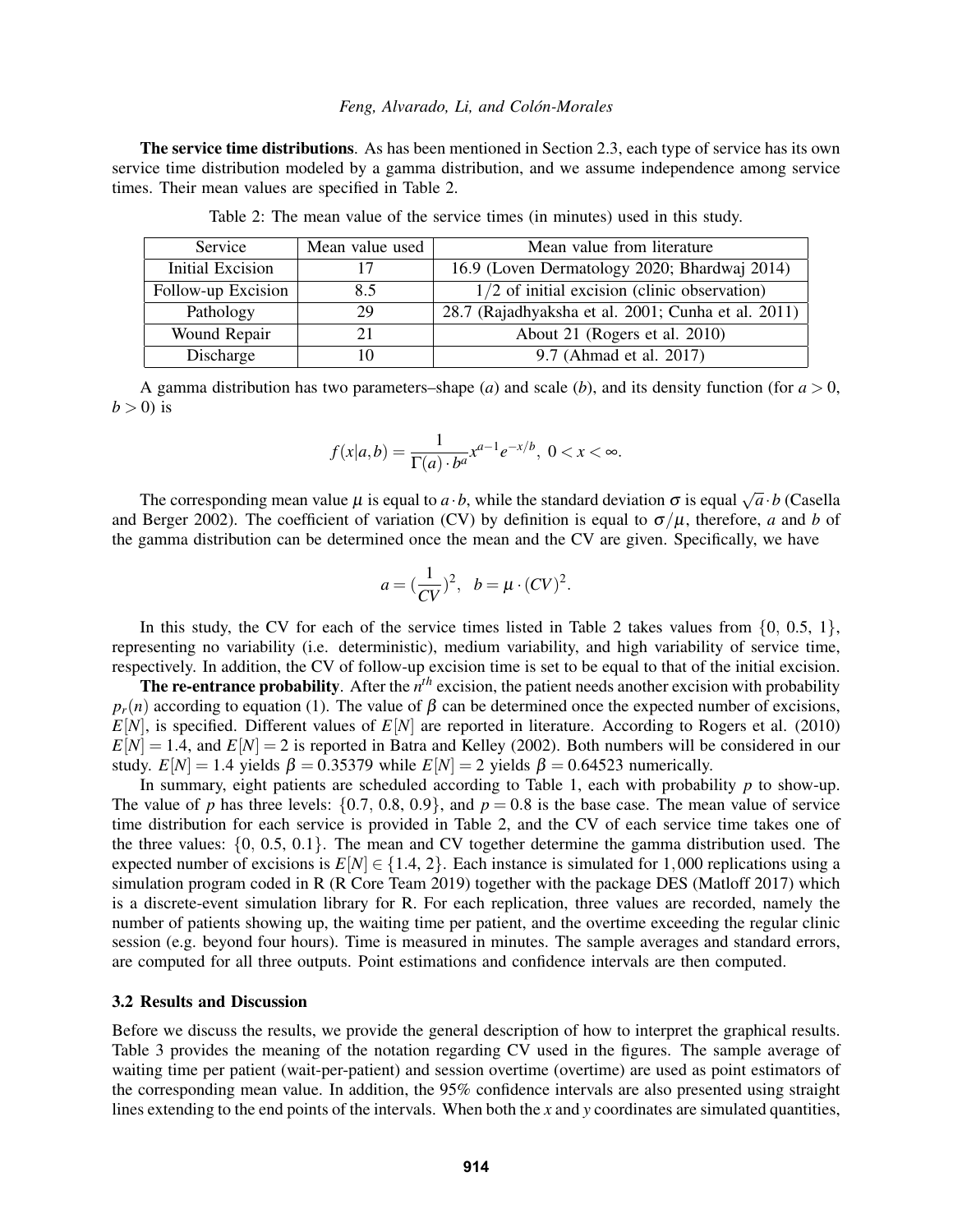the confidence intervals of both coordinates are presented as 'crosses' with the center being the sample average of both quantities and the horizontal/vertical straight lines being the corresponding confidence intervals.

| <b>CV.E</b> | CVP                             | CV.R | CV <sub>D</sub>    |
|-------------|---------------------------------|------|--------------------|
|             | Meaning   Excisions   Pathology |      | Repair   Discharge |

<span id="page-5-0"></span>Table 3: The notation of CV used in figures.

Figure [2](#page-5-1) is the results when CV.D =  $0.5$  and  $p = 0.8$  while all other parameters are ranging over all levels considered. First, we present the results regarding the impact of the CV of excisions, pathology and wound repair while keeping CV of discharge at 0.5. In each subplot of Figure [2,](#page-5-1) results with different CV.P values are encoded in different colors, and size of markers is used to represent the value of CV.E. In addition, the points corresponding to different CV.E values are connected with lines to better visualize the trend. Next we describe a few observations for each service time variable.



<span id="page-5-1"></span>Figure 2:  $p = 0.8$  and CV.D = 0.5 with  $E[N] = 1.4$  vs  $E[N] = 2$ .

Excision. a) In general, larger variability in excision service time (CV.E, coded by the size of markers in the graph) leads to longer wait-per-patient and overtime; b) The monotonic trend in waiting time is statistically significant. In fact, within each subplot for each level of CV.P, the corresponding 95% confidence intervals of wait-per-patient generally do not overlap when CV.E changes from a smaller value to a larger one. The only exception is seen in the last subplot. c) The monotonic trend in overtime, on the other hand, is less significant, since there are several cases where the confidence intervals in the vertical direction overlaps when CV.E changes from 0 to 0.5.

Pathology. The effect of the service time variability in pathology (CV.P, coded in color) also shows a clear pattern. In general, a larger CV.P value leads to longer waiting times and overtime. Additionally, it also plays a role in how CV.E affects overtime. When CV.P is of a lower level, confidence intervals of overtime with different CV.E do not overlap. This is more prominent in blue lines  $(CVP = 0)$ . The intuition is that when pathology service time is more predictable, the CV.E has a strong effect on overtime.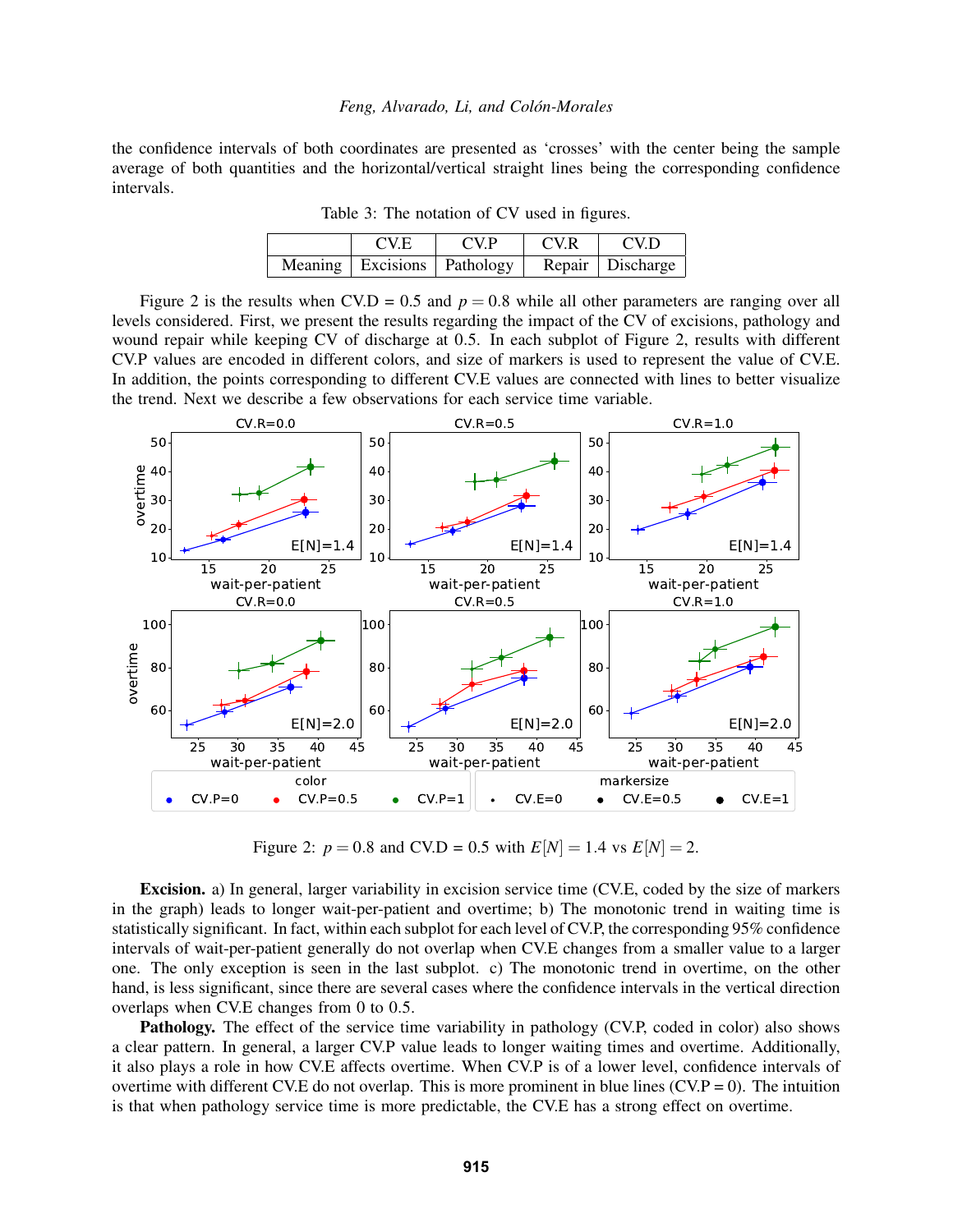Repair. The service time variability in wound repair (CV.R) will also affect waiting and overtime monotonically.

**E[N].** The value of E[N] also plays a role. When  $E[N] = 2$  and  $CVR = CV.P = 1$ , neither waiting nor overtime exhibit a statistically significant difference when the excision service time changes from deterministic to moderately stochastic (i.e.  $CV.E = 0.5$ ). This is the only case out of 18 curves in Figure [2](#page-5-1) regarding the monotonicity of waiting with respect to CV.E. An intuitive explanation is that the sum of total service time of excisions becomes more stable when there are more excisions needed.

An interesting pattern shared by both pathology and excision is that, the marginal effect of CV on system performance seems to be increasing. Taking pathology for example, the blue curves ( $CV.P = 0$ ) and the red ones (CV.P = 0.5) are closer to each other, while the green one (CV.P = 1) is far away from the red one. This means, changing from a deterministic service time of pathology to a moderately stochastic one does not impact the system performance too much, while going from the moderate to high level of variability significantly worsens the system performance.

Another interesting finding is that, the effect of the variability in discharge service time is different from all other CV's. A closer examination of the MMS process (Figure [1\)](#page-2-1) reveals that the discharge service does not affect patient waiting at all. In addition, discharge can be conducted simultaneously (by nurses) without seizing the critical resources, and its mean service time is much smaller than that of (total) excision, pathology or wound repair. These all together make the effect of CV.D on overtime negligible. As can been seen from Figure [3,](#page-6-0) overtime demonstrates a marginally monotonic pattern with respect to CV.D only when CV.E = CV.P = 0. We examined the cases of  $p = 0.7$  and 0.9 to confirm that similar conclusion regarding CV.D holds. Additional figures that confirm these conclusions are not included in the paper (due to limited space) but are available upon request.



<span id="page-6-0"></span>Figure 3: CV.D values and overtime when  $p = 0.8$  and  $E[N] = 1.4$ .

We have also examined the  $p = 0.7$  and 0.9 counterpart of Figure [2,](#page-5-1) and qualitatively the observations based on  $p = 0.8$  still apply to the cases with different values of p. Again, due to space restrictions, the figures for  $p = 0.7$  and 0.9 are not included in the paper but are available upon request. Instead, the general effect of  $p$  is presented in Figure [4,](#page-7-0) which shows that the waiting and overtime increase with  $p$ . This is very intuitive since the overall workload increases with  $p$ . Therefore, for large  $p$ , the schedule is too crowded. We examine alternative schedules in the next section to deal with this issue.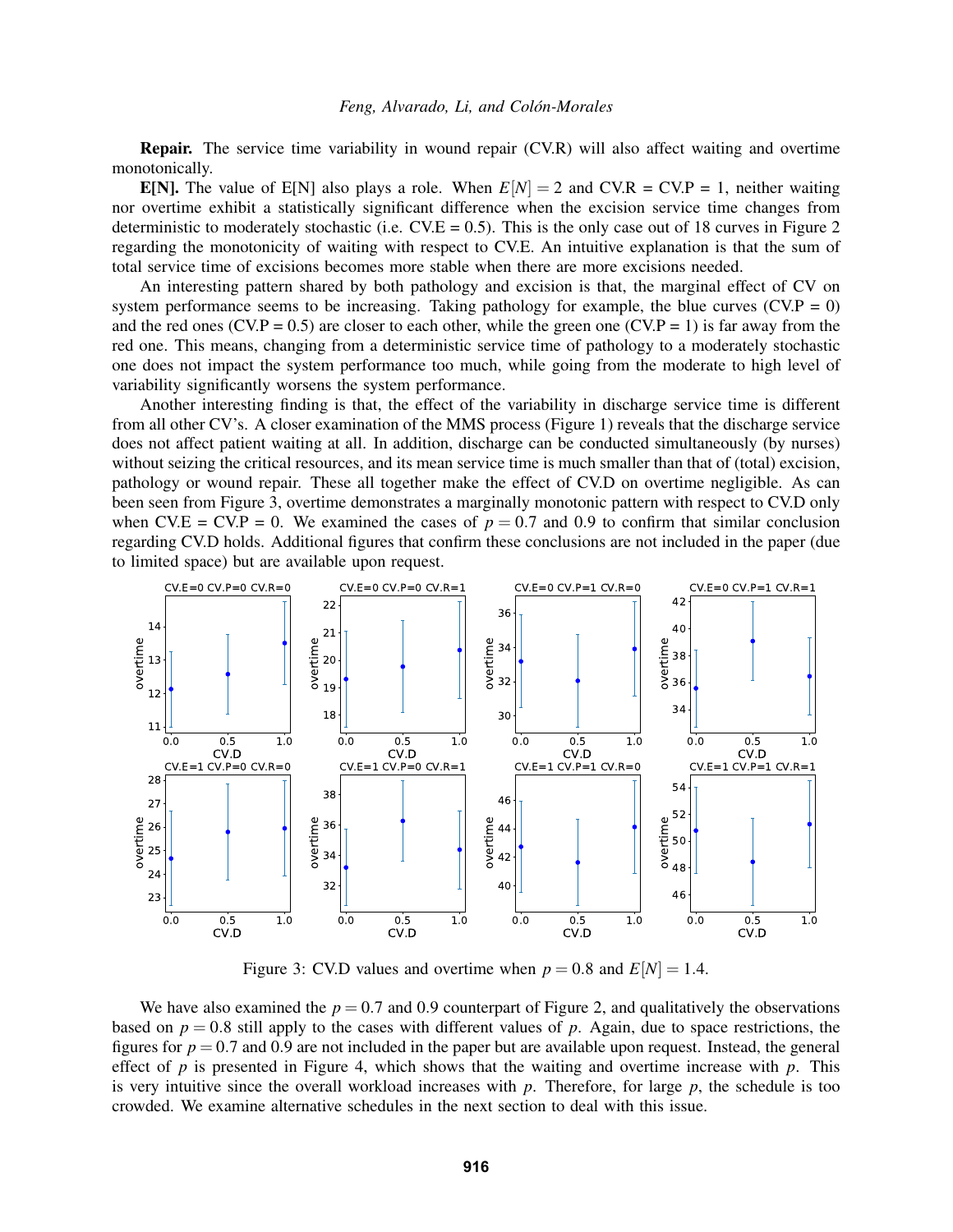



<span id="page-7-0"></span>Figure 4: Boxplot of mean wait-per-patient and overtime for different *p*.

## 3.2.1 Dropping One Patient from the Schedule when Show-up Probability is High

The schedule given in Table [1](#page-3-3) has a fixed number of appointments. When  $p = 0.8$ , such schedule has, on average, 6.4 patients showing up, and the number becomes 7.2 if  $p = 0.9$ . More patients showing up inevitably causes more waiting and clinic overtime. Clinics with higher show-up rates of 0.9, may consider scheduling seven patients so that the average number of patients showing up remains close to 6.4. An obvious question is, which one to drop? In this subsection, we investigate such a scenario to see how dropping different appointments impacts the waiting time and overtime. Trivially, the earliest appointment in the session should be kept, and we derive a set of schedules denoted X*i* for  $i = 2, ..., 8$  where patient *i* is dropped from the schedule in Table [1.](#page-3-3)

Figure [5](#page-8-0) provides the waiting time and overtime for different policies together with the base of  $p = 0.8$ as the benchmark. CV.P and CV.D are fixed at medium variability of 0.5. As is always the case in appointment scheduling studies, different preferences of patient waiting time and overtime will lead to favoring different policies, a few observations from Figure [5](#page-8-0) is worth mentioning:

- Dropping the 8*th* appointment (X8) yields largest reduction in the amount overtime, as is expected.
- Much less expected is that X7 performs almost as well as X8 does in terms of overtime, especially when CV.E is at low or moderate level. Similar comments also hold for X6.
- X6 has the best performance in terms of patient waiting among X6, X7 and X8 when CV.E is small.

These observations suggest that, X6 may be a good candidate when considering a seven-appointment clinic session in the environment of high patient show-up rate. X6 remains to be a favorable candidate when *E*[*N*] is higher, as can be seen in Figure [6.](#page-8-1) It almost always outperforms the benchmark scenario–eight-patient schedules with  $p = 0.8$ .

Figure [7](#page-9-0) places the waiting and overtime in *x* and *y* coordinates, respectively for each of schedule X*i* when  $E[N] = 1.4$  and  $p = 0.9$ . Both the point estimations and 95% confidence intervals are reported, and the number *i* on the upper-right of the cross identifies the corresponding policy  $Xi$ ,  $2 \le i \le 8$ . The general trend is that, all policies are impacted by the CV.E (coded in color) significantly–the more volatile the excision service time, the longer the waiting and overtime will be. This confirms the previous findings since both initial excision and the follow-up one due to re-entrance will be impacted by CV.E. Another interesting finding regarding excision service time is that, changing from deterministic (CV. $E = 0$ ) to moderately stochastic (CV. $E = 0.5$ ) has less impact on waiting or overtime, compared to its counterpart of changing CV.E from 0.5 to 1. This can also been seen from Figure [5](#page-8-0) and Figure [6](#page-8-1) where the red points and the blue ones are close to each other compared to the green points.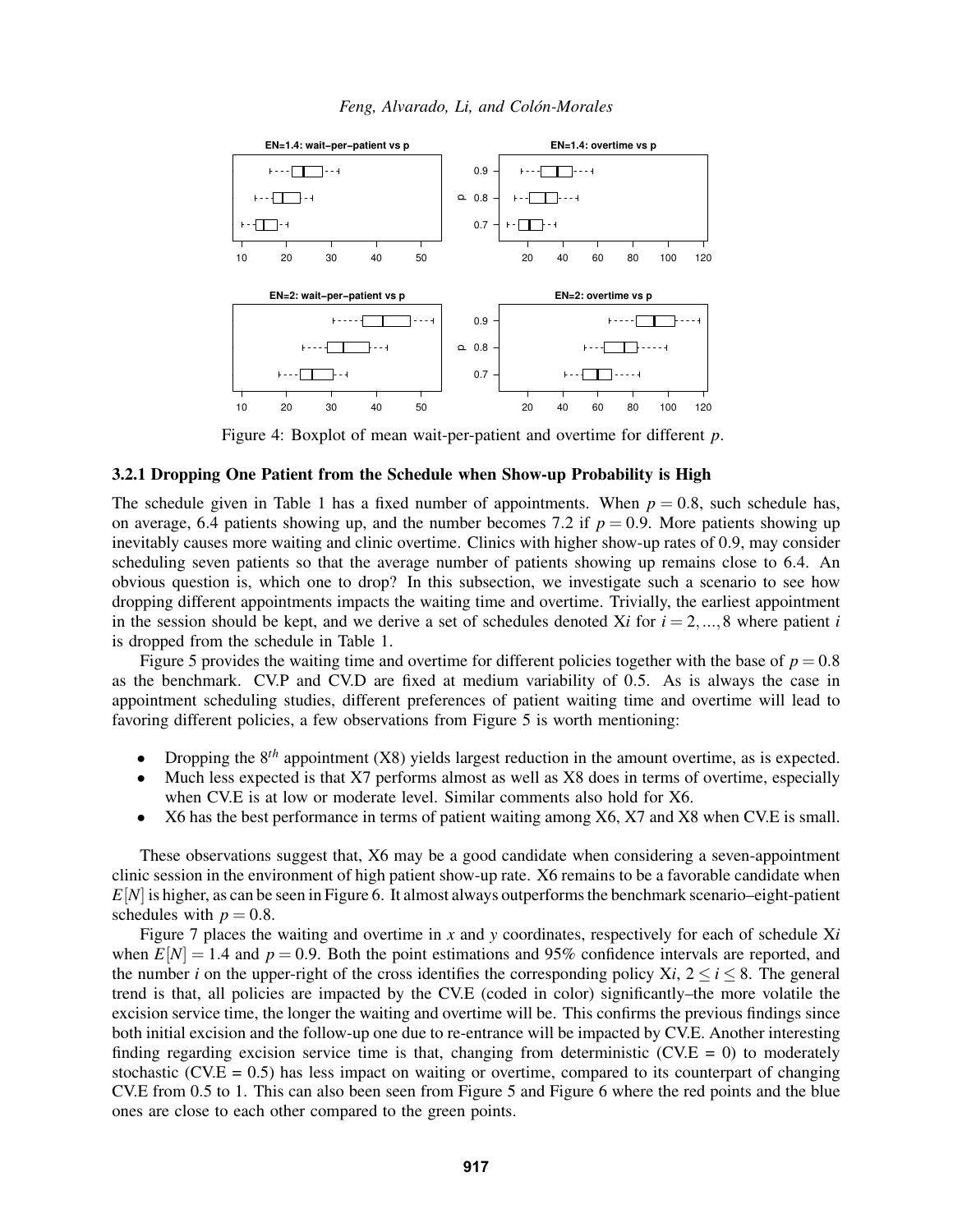

<span id="page-8-0"></span>Figure 5:  $E[N] = 1.4$ , CV.P = CV.D = 0.5. Different schedules of 7 appointments with  $p = 0.9$  vs the one of 8 patients with  $p = 0.8$  as benchmark.



<span id="page-8-1"></span>Figure 6:  $E[N] = 2$ , CV.P = CV.D = 0.5. Different schedules of 7 appointments with  $p = 0.9$  vs the one of 8 patients with  $p = 0.8$  as benchmark.

Figure [7](#page-9-0) also shows that when the wound repair service time changes from deterministic to moderately random, the system performance remains largely unchanged. When CV.R becomes 1, it does increase overtime moderately, but waiting time remains largely unchanged. Waiting and overtime will moderately increase as CV.P increases. When examining individual policies, there is no policy that always outperforms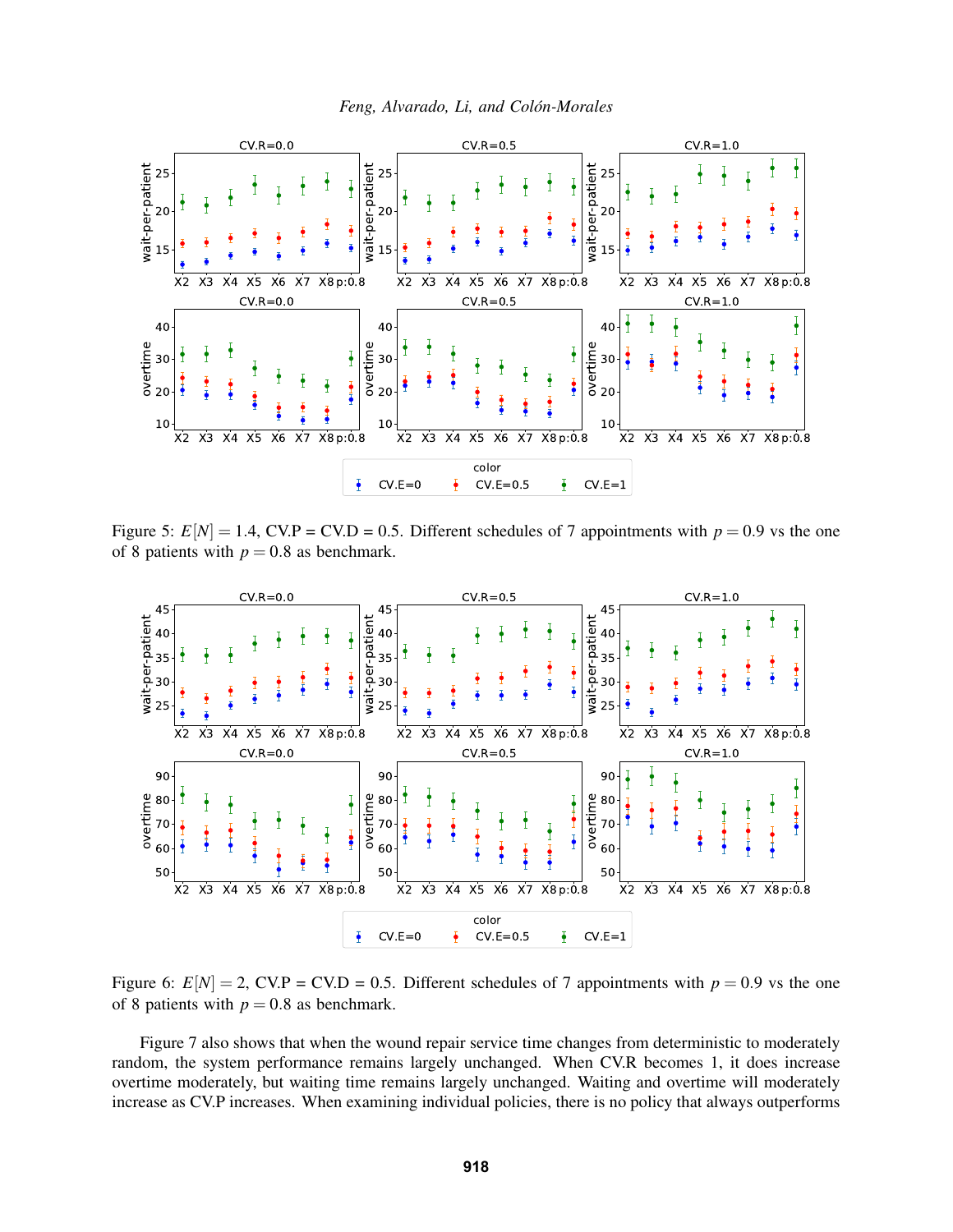



<span id="page-9-0"></span>Figure 7:  $E[N] = 1.4$ ,  $p = 0.9$ , CV.D = 0.5, waiting and overtime of schedules with 7 appointments.

others, since different preferences of waiting over overtime may lead to different winners. However, some polices are dominated by others in some cases. For example, when  $CVR = 1$  and  $CVP = 0$  (the lower left subplot of Figure [7\)](#page-9-0) X7 dominates X5 when CV.E = 0. And for all cases where CV.P  $\lt$  1, CV.E = 0, X7 seem to have comparable or better waiting time than X5 while its overtime is uniformly better than X5 (most cases with statistically significant difference in overtime). Overall, X6 consistently demonstrates good performance in both waiting and overtime. Similar observations are found when  $E[N] = 2$ , and the corresponding figure is omitted due to limited space (and is available upon request). In all cases, dropping a patient from the second wave is preferred to dropping a patient from the first wave. In many cases, either the X6 or X7 schedule is dominating. These results indicate that you want to have more patients arrive early to get the MMS processes started and avoid idle resources, so patient should not be dropped from the first wave (do not select X2-X4). Among the second wave, you want to keep the 1st person (so do not select X5), but X6-X8 are all reasonable choices.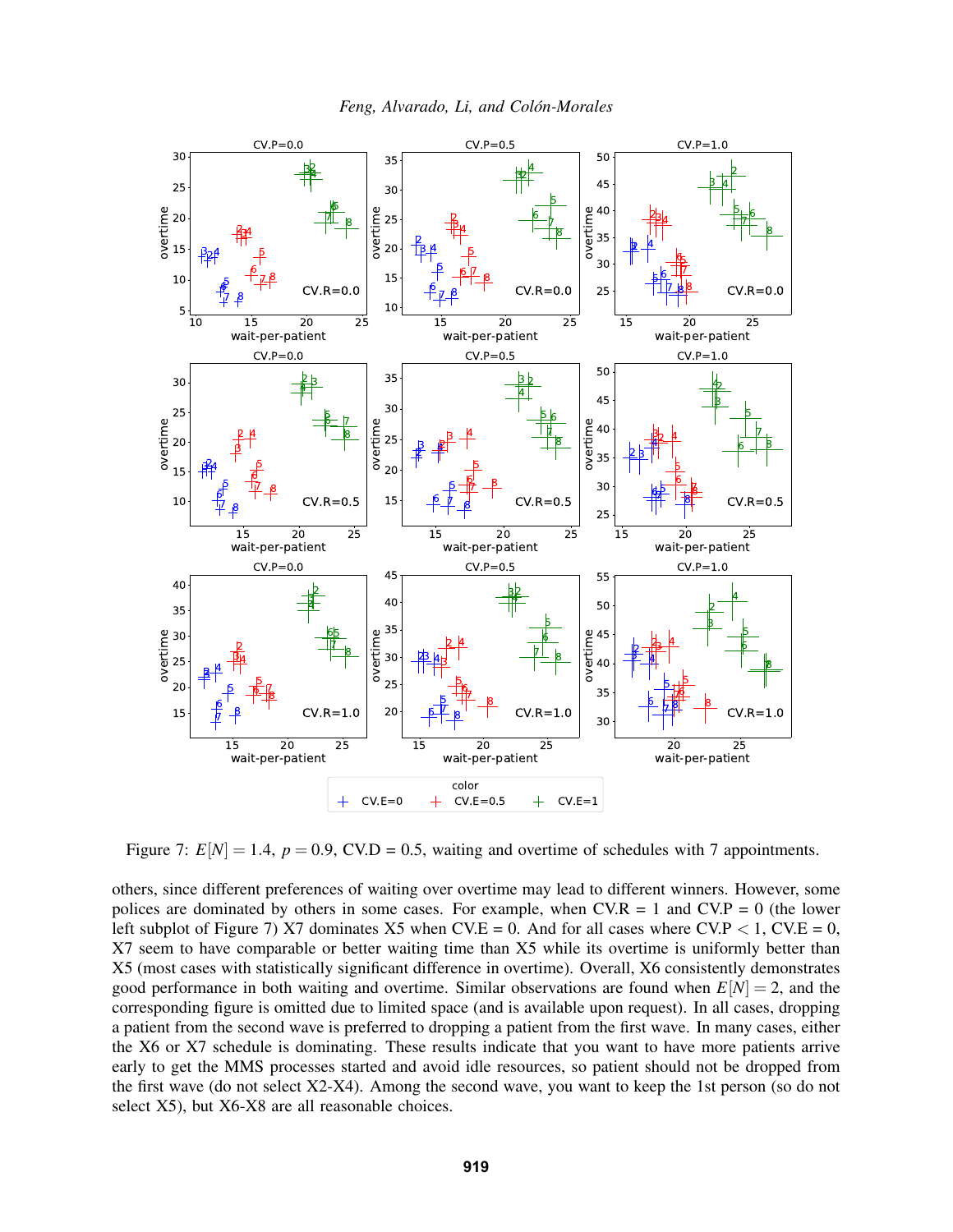## 4 CONCLUDING REMARKS

Like many outpatient clinics, MMS has many stochastic processes and limiting resources. One unique aspect of MMS is the stochastic patient re-entrant process that can impact the expected number of layers removed per patient. In this paper, we used discrete-event simulation to investigate the impact of uncertainty on the patient waiting time and overtime at a MMS clinic. The increased variability for service times generally lead to longer patient waiting time and clinic overtime; this is especially true for the excision and pathology time in MMS clinics. The effect of the variability for service time of discharge, on the other hand, is negligible. In addition, we considered the case of high show-up probability (e.g. 90%) and investigated schedules with fewer patients. Specifically, this paper focused on dropping one patient among the original eight slots and found that patients should not be dropped from the earlier waves, nor from the beginning of the last wave. In this case, dropping one of the last three patients from the scheduling template yielded the best results for minimizing clinic overtime and patient waiting time. However, results are limited to the assumed scheduling template. A systematic study on optimizing the MMS appointment scheduling that properly incorporates same-day stochastic re-entrants is needed and is left for future research.

## ACKNOWLEDGMENTS

Haolin Feng's work is partially supported by National Natural Science Foundation of China [71401187, 71721001] and the Natural Science Foundation of Guangdong Province [2015A030313088].

### **REFERENCES**

- <span id="page-10-13"></span>Ahmad, B. A., K. Khairatul, and A. Farnaza. 2017. "An Assessment of Patient Waiting and Consultation Time in a Primary Healthcare Clinic". *Malaysian Family Physician* 12(1):14–21.
- <span id="page-10-6"></span>Ahmed, Z. 2011. "Developing an Efficient Scheduling Template of a Chemotherapy Treatment Unit: Simulation and Optimization Approach". *Australasian Medical Journal* 4(10):575–588.
- <span id="page-10-4"></span>Al-Araidah, O., A. Boran, and A. Wahsheh. 2012. "Reducing Delay in Healthcare Delivery at Outpatients Clinics Using Discrete-Event Simulation". *International Journal of Simulation Modelling* 11(4):185–195.
- <span id="page-10-5"></span>Alvarado, M., and L. Ntaimo. 2018. "Chemotherapy Appointment Scheduling Under Uncertainty Using Mean-Risk Stochastic Integer Programming". *Health Care Management Science* 21(1):87–104.
- <span id="page-10-2"></span>Alvarado, M. M., T. G. Cotton, L. Ntaimo, E. Perez, and W. R. Carpentier. 2018. "Modeling and Simulation of Oncology ´ Clinic Operations in Discrete-Event System Specification". *Simulation* 94(2):105–121.
- <span id="page-10-0"></span>American Cancer Society 2020. "Key Statistics for Basal and Squamous Cell Skin Cancers". [https://www.cancer.org/cancer/](https://www.cancer.org/cancer/basal-and-squamous-cell-skin-cancer/about/key-statistics.html) [basal-and-squamous-cell-skin-cancer/about/key-statistics.html,](https://www.cancer.org/cancer/basal-and-squamous-cell-skin-cancer/about/key-statistics.html) accessed 15<sup>th</sup> April.
- <span id="page-10-15"></span>Batra, R., and L. Kelley. 2002. "Predictors of Extensive Subclinical Spread in Nonmelanoma Skin Cancer Treated with Mohs Micrographic Surgery". *Archives of Dermatology* 138(8):1043–1051.
- <span id="page-10-11"></span>Bhardwaj, S. S. 2014. "Mohs Micrographic Surgery: A Patient Guide". Technical report, Edina, Minesotta. [https://www.](https://www.dermspecpa.com/wp-content/uploads/2014/09/mohs-info-pkt.pdf) [dermspecpa.com/wp-content/uploads/2014/09/mohs-info-pkt.pdf,](https://www.dermspecpa.com/wp-content/uploads/2014/09/mohs-info-pkt.pdf) accessed 18<sup>th</sup> April 2020.
- <span id="page-10-14"></span>Casella, G., and R. L. Berger. 2002. *Statistical Inference*. 2nd ed. Pacific Grove, California: Duxbury.
- <span id="page-10-7"></span>Castaing, J., A. Cohn, B. T. Denton, and A. Weizer. 2016. "A Stochastic Programming Approach to Reduce Patient Wait Times and Overtime in an Outpatient Infusion Center". *IIE Transactions on Healthcare Systems Engineering* 6(3):111–125.
- <span id="page-10-8"></span>Cayirli, T., and E. D. Gunes. 2014. "Outpatient Appointment Scheduling in Presence of Seasonal Walk-ins". *Journal of the Operational Research Society* 65(4):512–531.
- <span id="page-10-10"></span>Chakraborty, S., K. Muthuraman, and M. Lawley. 2010. "Sequential Clinical Scheduling with Patient No-Shows and General Service Time Distributions". *IIE Transactions* 42(5):354–366.
- <span id="page-10-9"></span>Chen, R. R., and L. W. Robinson. 2014. "Sequencing and Scheduling Appointments with Potential Call-In Patients". *Production and Operations Management* 23(9):1522–1538.
- <span id="page-10-12"></span>Cunha, D., T. Richardson, N. Sheth, G. Orchard, A. Coleman, and R. Mallipeddi. 2011. "Comparison of *Ex Vivo* Optical Coherence Tomography with Conventional Frozen-Section Histology for Visualizing Basal Cell Carcinoma During Mohs Micrographic Surgery". *British Journal of Dermatology* 165(3):576–580.
- <span id="page-10-1"></span>Daggy, J., M. Lawley, D. Willis, D. Thayer, C. Suelzer, P.-C. DeLaurentis, A. Turkcan, S. Chakraborty, and L. Sands. 2010. "Using No-Show Modeling to Improve Clinic Performance". *Health Informatics Journal* 16(4):246–259.
- <span id="page-10-3"></span>Ejaz, I., M. Alvarado, N. Gautam, N. Gebraeel, and M. Lawley. 2019. "Condition-Based Maintenance for Queues with Degrading Servers". *IEEE Transactions on Automation Science and Engineering* 16(4):1750–1762.